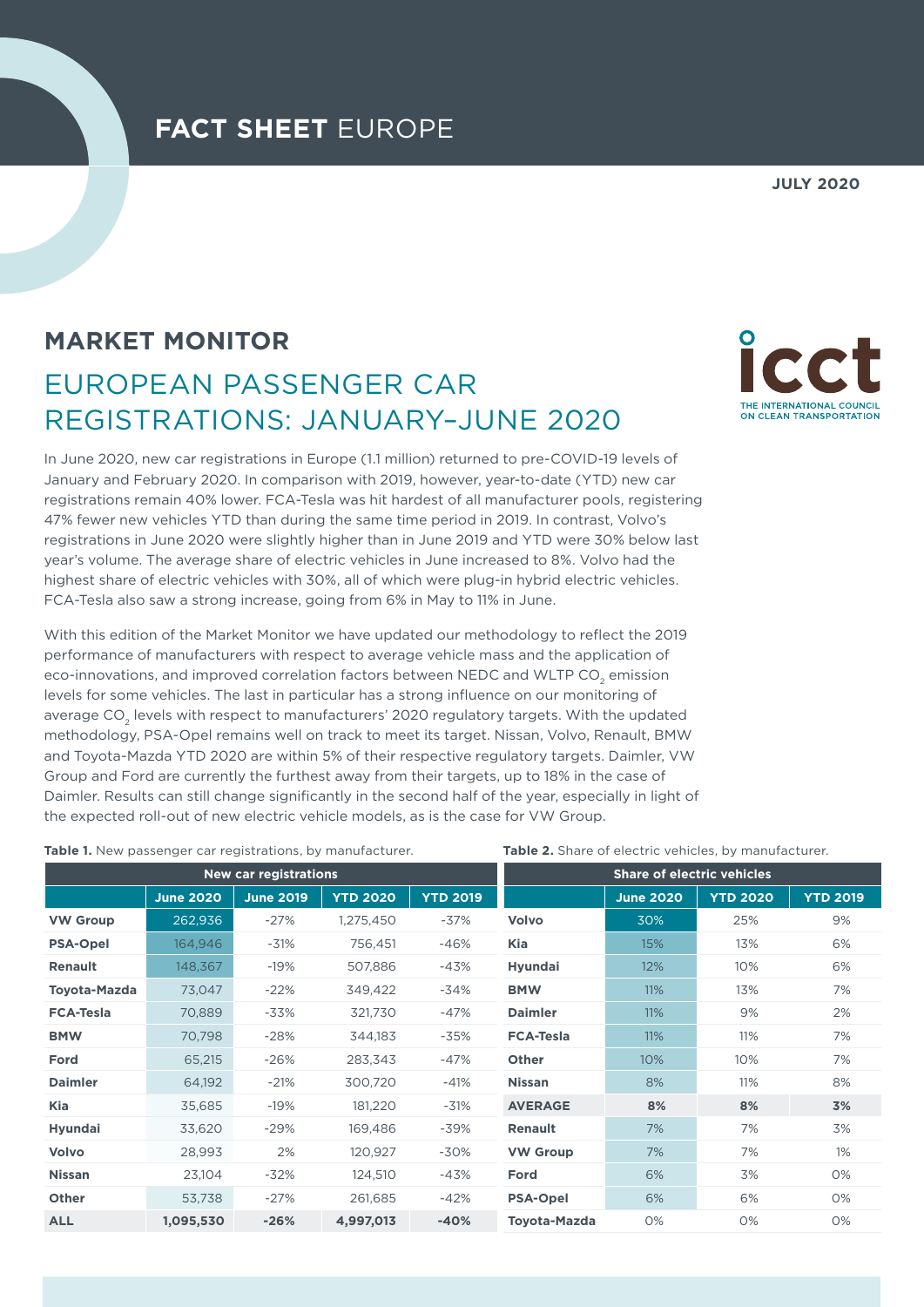Table 3. New passenger car fleet average CO<sub>2</sub> emission level, by manufacturer.

|                     |                   | New car fleet average CO <sub>2</sub> (in g/km) |             |                 |             |                           |     |     |                       |                       |                      |
|---------------------|-------------------|-------------------------------------------------|-------------|-----------------|-------------|---------------------------|-----|-----|-----------------------|-----------------------|----------------------|
|                     |                   | <b>June 2020</b>                                |             | <b>YTD 2020</b> |             | <b>Compliance credits</b> |     |     | <b>Status</b><br>2020 | <b>Target</b><br>2020 | <b>Target</b><br>gap |
|                     | <b>Target gap</b> | <b>WLTP</b>                                     | <b>NEDC</b> | <b>WLTP</b>     | <b>NEDC</b> | <b>PI</b>                 | EC. | SC. | <b>NEDC</b>           | <b>NEDC</b>           | <b>NEDC</b>          |
| <b>PSA-Opel</b>     | 0%                | 123                                             | 99          | 124             | 99          | 3.0                       | O.1 | 4.6 | 92                    | 92                    | $\circ$              |
| <b>Nissan</b>       | 2%                | 137                                             | 110         | 135             | 108         | 3.0                       | O.1 | 7.5 | 98                    | 95                    | 3                    |
| Volvo               | 3%                | 142                                             | 118         | 147             | 122         | 3.0                       | 0.0 | 7.5 | 112                   | 109                   | 3                    |
| <b>Renault</b>      | 3%                | 123                                             | 104         | 125             | 106         | 3.0                       | 0.2 | 7.4 | 95                    | 92                    | 3                    |
| <b>BMW</b>          | 4%                | 144                                             | 119         | 143             | 118         | 3.0                       | 0.9 | 7.5 | 107                   | 103                   | $\overline{4}$       |
| <b>Toyota-Mazda</b> | 5%                | 128                                             | 104         | 126             | 103         | 3.0                       | O.1 | 0.2 | 99                    | 95                    | $\overline{4}$       |
| <b>Kia</b>          | 7%                | 123                                             | 107         | 128             | 111         | 3.0                       | 0.0 | 7.5 | 101                   | 94                    | $\overline{7}$       |
| <b>Hyundai</b>      | 7%                | 124                                             | 108         | 127             | 112         | 3.0                       | O.O | 7.5 | 101                   | 94                    | $\overline{7}$       |
| <b>AVERAGE</b>      | 7%                | 134                                             | 111         | 136             | 113         | 3.0                       | 0.2 | 5.8 | 104                   | 96                    | 8                    |
| <b>FCA-Tesla</b>    | 10%               | 135                                             | 114         | 135             | 114         | 3.0                       | O.1 | 7.5 | 103                   | 94                    | 9                    |
| Ford                | 11%               | 131                                             | 110         | 136             | 114         | 3.0                       | O.1 | 2.2 | 109                   | 98                    | 11                   |
| <b>VW Group</b>     | 12%               | 143                                             | 117         | 145             | 119         | 3.0                       | 0.0 | 6.1 | 109                   | 97                    | 12                   |
| <b>Daimler</b>      | 18%               | 150                                             | 127         | 156             | 132         | 3.0                       | 0.7 | 7.5 | 121                   | 102                   | 19                   |

*Notes: PI = phase-in, EC = eco-innovations, SC = super-credits; all CO<sub>2</sub> values are estimates, see methodology section.* 

In June 2020, new car registrations in France and Belgium returned to June 2019 levels. Italy and Spain registration volumes remain 51% lower than in 2019 YTD. In most other markets, the gap compared with January–June 2019 is at around 30%. The YTD share of electric vehicles was the highest in Norway (68%), with two thirds of those being battery electric vehicles. Iceland (44%), Sweden (26%), Finland (16%), the Netherlands (14%), Portugal (10%), and France (9%) are currently the other above-average electric vehicle markets in Europe.



**Figure 1.** Share of electric vehicles by country, including information on market size (cumulative car registrations).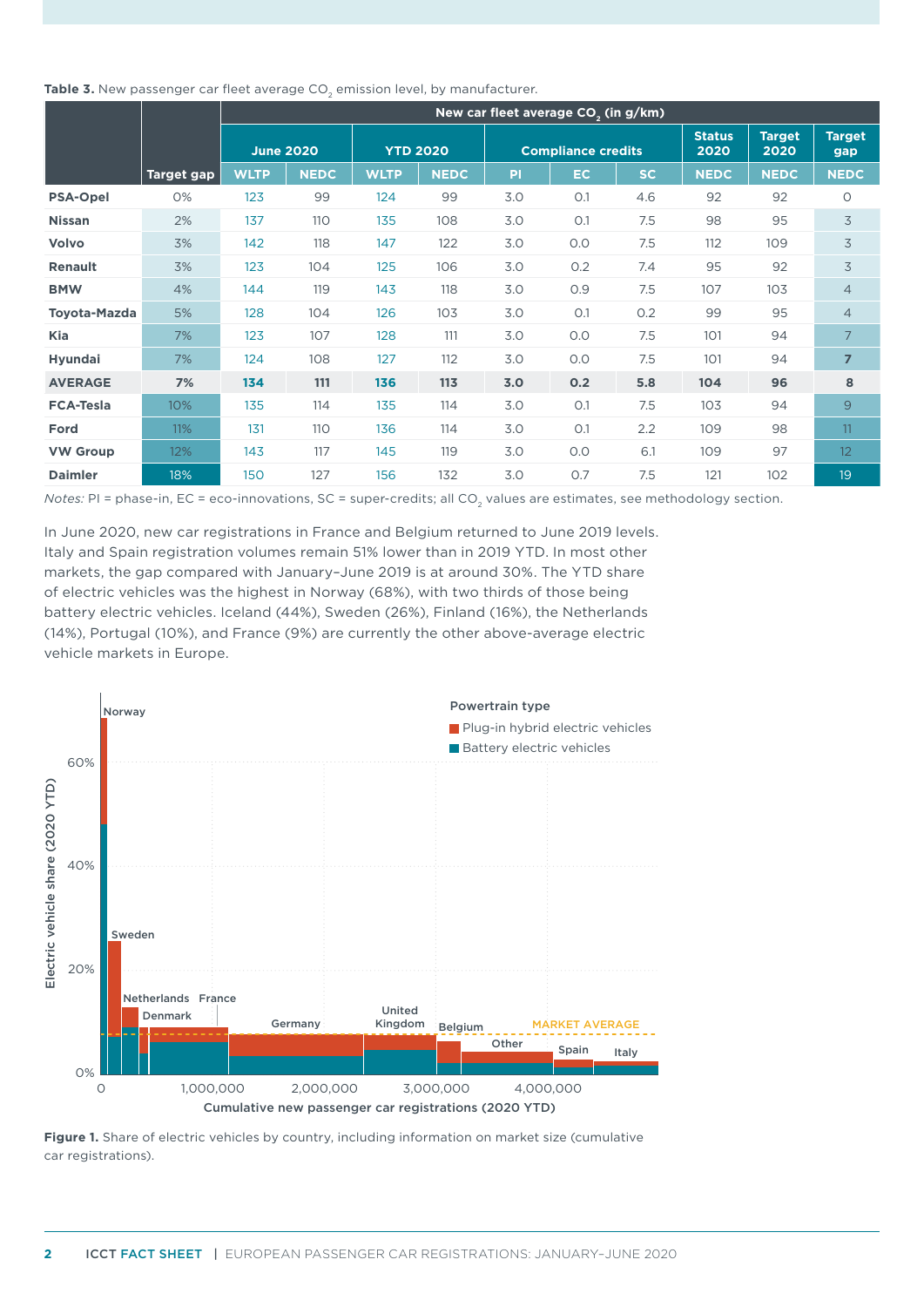#### **Table 4.** New passenger car registrations, by country.

| <b>New car registrations</b> |                  |                  |                 |                 |  |  |  |
|------------------------------|------------------|------------------|-----------------|-----------------|--|--|--|
|                              | <b>June 2020</b> | <b>June 2019</b> | <b>YTD 2020</b> | <b>YTD 2019</b> |  |  |  |
| <b>France</b>                | 231,304          | O%               | 710,433         | -39%            |  |  |  |
| <b>Germany</b>               | 220,272          | $-32%$           | 1,210,622       | $-35%$          |  |  |  |
| <b>United Kingdom</b>        | 145,377          | $-35%$           | 653,502         | -49%            |  |  |  |
| <b>Italy</b>                 | 132,641          | $-30%$           | 584,277         | $-51%$          |  |  |  |
| <b>Spain</b>                 | 87,025           | $-36%$           | 357,828         | $-51%$          |  |  |  |
| <b>Belgium</b>               | 50,145           | $-1%$            | 219,381         | -30%            |  |  |  |
| <b>Poland</b>                | 35,804           | $-21%$           | 179,861         | $-35%$          |  |  |  |
| <b>Austria</b>               | 27,053           | $-17%$           | 113,937         | $-36%$          |  |  |  |
| <b>Netherlands</b>           | 24,926           | -39%             | 158,187         | -30%            |  |  |  |
| <b>Sweden</b>                | 24,889           | $-22%$           | 126,697         | $-25%$          |  |  |  |
| <b>Other</b>                 | 116,094          | $-32%$           | 682,288         | $-33%$          |  |  |  |
| ALL                          | 1,095,530        | $-26%$           | 4,997,013       | $-40%$          |  |  |  |

#### **Table 5.** Share of electric vehicles by country.

| <b>Share of electric vehicles</b> |                  |                 |                 |  |  |  |  |
|-----------------------------------|------------------|-----------------|-----------------|--|--|--|--|
|                                   | <b>June 2020</b> | <b>YTD 2020</b> | <b>YTD 2019</b> |  |  |  |  |
| <b>Sweden</b>                     | 26%              | 26%             | 11%             |  |  |  |  |
| <b>Netherlands</b>                | 16%              | 13%             | 9%              |  |  |  |  |
| <b>Other</b>                      | 11%              | 11%             | 6%              |  |  |  |  |
| <b>United Kingdom</b>             | 10%              | 8%              | 2%              |  |  |  |  |
| <b>France</b>                     | 9%               | 9%              | 2%              |  |  |  |  |
| Germany                           | 9%               | 8%              | 3%              |  |  |  |  |
| <b>AVERAGE</b>                    | 8%               | 8%              | 3%              |  |  |  |  |
| <b>Belgium</b>                    | 7%               | 7%              | 3%              |  |  |  |  |
| <b>Austria</b>                    | 6%               | 6%              | 3%              |  |  |  |  |
| <b>Italy</b>                      | 3%               | 3%              | 1%              |  |  |  |  |
| <b>Spain</b>                      | 3%               | 3%              | 1%              |  |  |  |  |
| <b>Poland</b>                     | 1%               | 1%              | $O\%$           |  |  |  |  |

Electric vehicle market shares in Finland have remained consistently above 10% throughout the first half of 2020. In June, nearly 15% of new car registrations in Finland were electric vehicles. Most of those vehicles (80%) were plug-in hybrid electric vehicles. Finland applies a car registration tax that is based on  $CO<sub>2</sub>$  levels as well as vehicle price. For high-emitting vehicles, the tax can be as high as 50% of the vehicle price. For plug-in hybrid electric vehicles, the tax rate is around 5% of the vehicle price, depending on the specific model. Finland has a €2,000 purchase incentive for battery electric vehicles, which is smaller than in many other European markets.